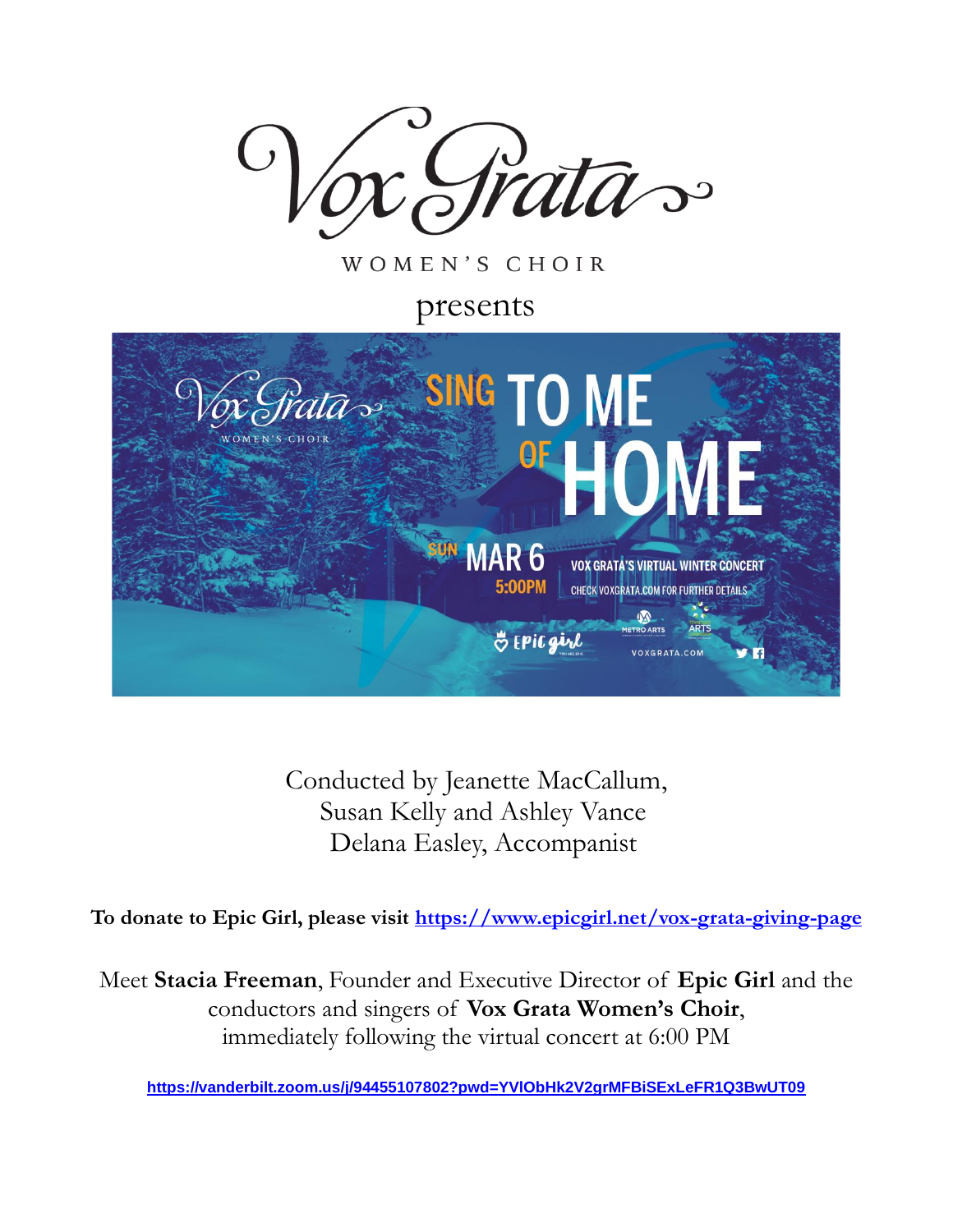# **Sing to Me of Home**

| <b>Stars in Your Bones</b>                                                                                                                                               | Joan Szymko              |
|--------------------------------------------------------------------------------------------------------------------------------------------------------------------------|--------------------------|
| <b>Closer to Home</b>                                                                                                                                                    | Dale Trumbore            |
| The Lake Isle of Innisfree                                                                                                                                               | Eleanor Daley            |
| Mornings With You<br>Soloists: Susan Wood, Amy Finka, Angelica Dunsavage, Mareike Sattler<br>Jane Kirchner, flute; Emily Bowland, clarinet; Jennifer Kummer, french horn | Christina Whitten Thomas |
| <b>Music in My Mother's House</b>                                                                                                                                        | Stotts/Moore             |
| All the Way Home                                                                                                                                                         | Sarah Quartel            |
| <b>Homeward Bound</b><br>Brittany Smith, soloist                                                                                                                         | Keen/Althouse            |
| <b>We Are Home</b>                                                                                                                                                       | Jenni Brandon            |

*Alan Fey, percussion*

**\*\*\***

# **Vox Grata Women's Choir**

# **Sopranos**

Jan Allison, Bailey Anderson, Allison Asarch, Hannah Baisley, Amy Finka, Susan Kelly, Janice Kemp, Terry Maroney, Diana Neely, Anne Osborne, Sandra Shepherd, Brittany Smith, Ashley Vance, Kelly Walsh, Susan Wood

## **Altos**

Annabelle Absar, Sara Chang, Kelly Christie, Angelica Dunsavage, Jane Kirchner, Suzie Lane, Sylvia Leins, Jeanette MacCallum, Janet Salyer, Mareike Sattler, Rosie Smith

**Vox Grata is grateful for our many friends and supporters who have sustained us, especially during the pandemic! You can become a Friend of Vox Grata by donating here: <https://voxgrata.com/donate/> or by mailing a check to Vox Grata Women's Choir, P.O. Box 159028, Nashville, TN, 37215.**

**Vox Grata is grateful to John Semingson and the staff and congregation of Westminster Presbyterian Church for providing rehearsal space for us each week!**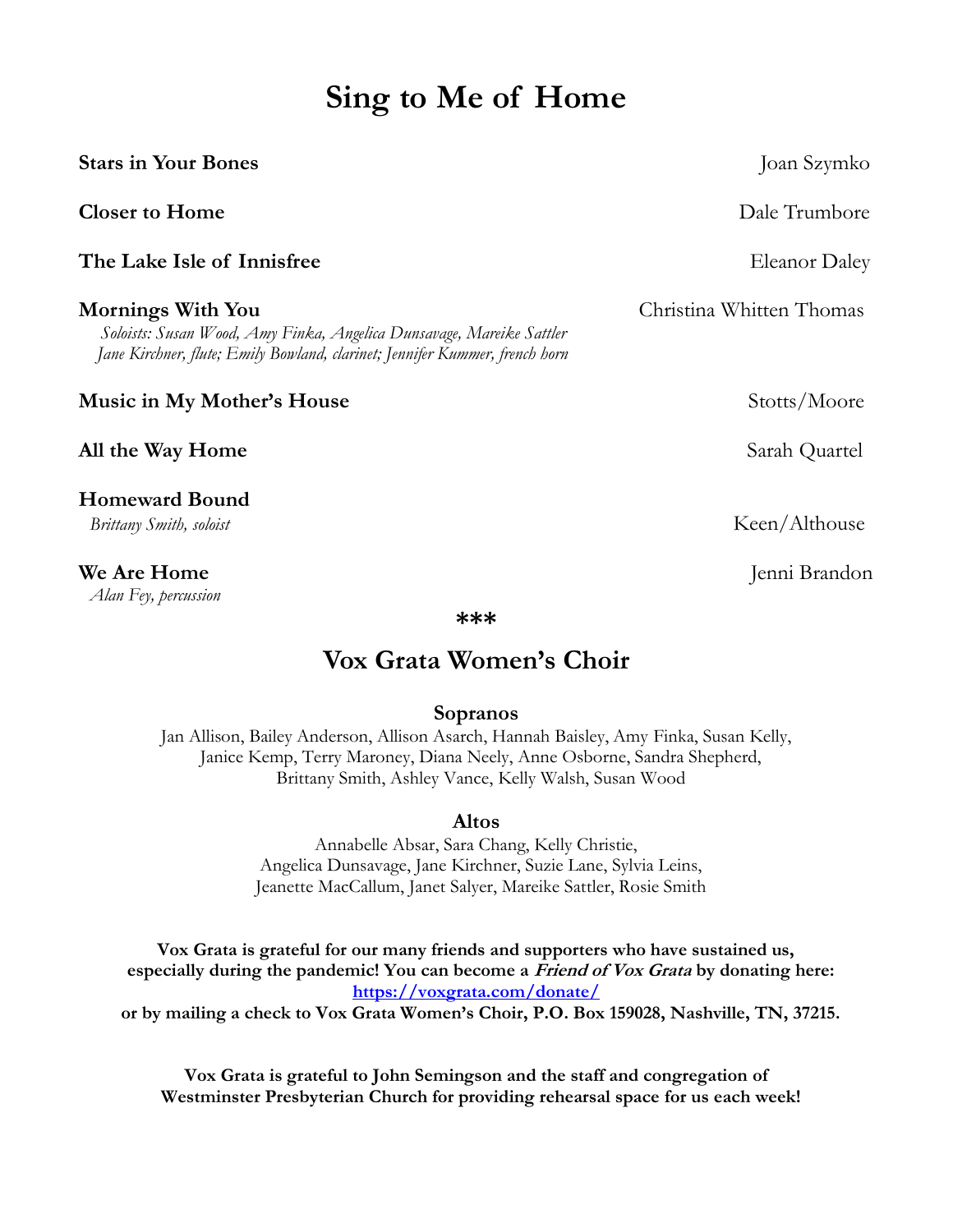# **Song Texts/Poetry Credits**

### **Stars in Your Bones by Alla Bozarth**

The small plot of ground on which you were born cannot be expected to stay forever the same. Earth changes, and home becomes different places. You took flesh from clay but the clay did not come from just one place. To feel alive, to feel important, and safe, know your own waters and hills, but know more. You have stars in your bones and oceans in blood. You have opposing terrain in each eye; you belong to the land and sky of your first cry, you belong to infinity.

### **Closer to Home by Dale Trumbore**

To the garden full of lavender, the woods just over the fence, the trickle of a river that's just past the dead end, to the dog in the yard and the worn-out floors and the toys packed away down the hall it would've been easier not to come back at all.

And you're closer to home than you've ever been before, leaving the garden, leaving the halls, leaving the woods and the river and all. You're closer to home than you've ever been before, And you've never wanted to stay here more.

But the memories you made here are only half the life you've lived, and you have no choice. The woods and the garden have given all they had to give, and still you wonder if you'll ever learn how to leave a place not knowing if you'll return.

To the garden full of lavender, the woods just over the fence, the trickle of a river that's just past the dead end – it would have been easier not to come back this time, to leave the woods, the garden, the river and all behind.

But you're closer to home than you've ever been before, though it isn't the woods and it isn't the garden, it isn't the house or the dog in the yard – you're closer to home than you've ever been before as you realize home isn't here, you finally realize home isn't here anymore.

Now it's time to close the door on a house where you had a garden, a river; you couldn't have asked for better or more. And maybe you'll return someday, somehow, but it's time to go back to the life you're living now.

It's time to go home to a life you won't outgrow. Leaving the garden, leaving the halls, leaving the woods and the river and all, it's time to go home, for finally you know that home will be waiting for you, home will follow wherever you go.

### **The Lake Isle of Innisfree by W. B. Yeats**

I will arise and go now, and go to Innisfree, and a small cabin build there, of clay and wattles made; nine bean-rows will I have there, a hive for the honey-bee, and live alone in the bee-loud glade.

And I shall have some peace there, for peace comes dropping slow, dropping from the veils of the morning to where the cricket sings; there midnight's all a glimmer, and noon a purple glow, and evening full of the linnet's wings.

I will arise and go now, for always night and day I hear lake water lapping with low sounds by the shore; while I stand on the roadway, or on the pavements grey, I hear it in the deep heart's core.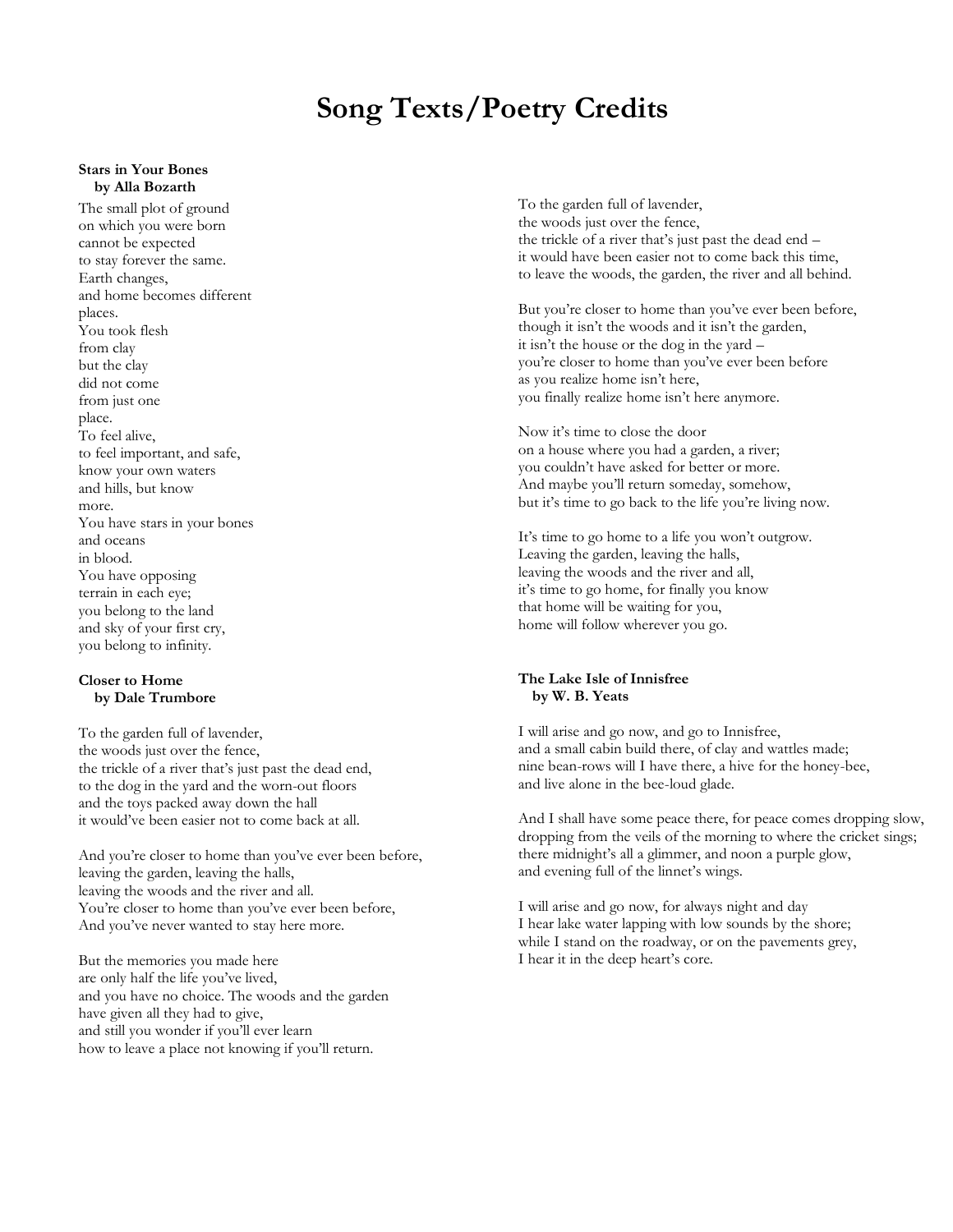### **Mornings With You by Pam McAllister**

Waking beside you, I am as grounded as this morning's coffee beans, as centered as our planet's rising sun, as refreshed as the breeze that awakens the landscape of blue curtain. A cat purrs in the dawning of our arms, and night dreams scatter.

The alarm has missed its dramatic entry. It tries to jar our day, but you slap it silent and roll to kiss my swollen lips. Our laughter drips into the room, warm and golden like honey on toast. When we rise, our slippered feet pad through puddles of sunlight.

But the minutes of our lives, independent and bold, are already spinning us apart. At the door we kiss goodbye.

Then, I am lost for awhile, a castaway drifting in the cold ocean without land in sight.

I am a misplaced bookmark slipped from a story I can't remember, a page ripped from the diary of my life.

Where was I?

Now I know how the moon feels in its listless wandering, and why the lamb followed sweet Mary to school each day, and what Orpheus knew in his desperate pursuit of Eurydice. Outside, Brooklyn will awaken, and I will find my way back into my life, my little day,

now and then thinking of you.

### **Music in My Mother's House by Stuart Stotts**

There were wind chimes in the window, bells inside the clock, an organ in the corner, tunes in the music box.

We sang while we were cooking, or working in the yard, we sang although our lives were really hard.

There was music in my mother's house, there was music all around, there was music in my mother's house, and my heart still feels full with the sound. She taught us all piano, but my sister had the ear; She could play the harmony to any tune she'd hear. Now I don't have much talent, but I always loved to play, and I guess I will until my dying day.

Those days come back so clearly, although I'm far away. She gave me the kind of gift I love to give away. And when my mother died, and she'd sung her last song, we sat in the living room singing all night long. Singing "la la la la la…" Singing the front porch songs, singing the old torch songs, singing the hymns to send her home.

### **All the Way Home by Radcliffe Ladies' Choir**

Sing to me comfort, sing to me home; sing to me friendships I have known. sing me a place where I belong; joyful, with harmonies sing me

all the way home with a song in my heart. All the way home; brighten my path and carry me on, all the way home.

There's a beautiful pow'r in what we bring; there's strength in the glorious song we sing. Easing all troubles, calming all fears; joyful, with harmonies sing me…

Evening brings a shining star, her ancient anthems from afar. Silence below, her song in the sky; joyful, with harmonies sing me…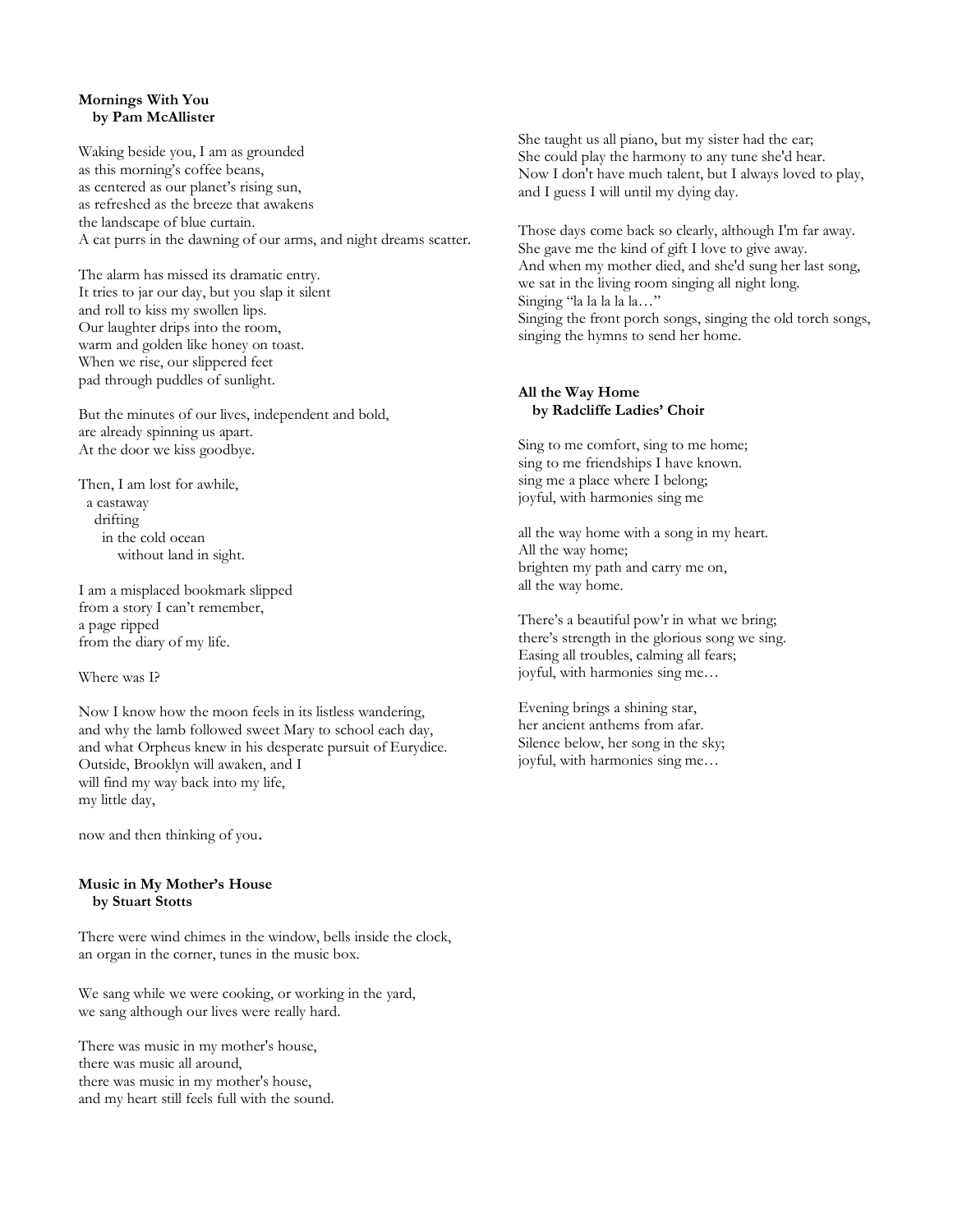### **Homeward Bound by Marta Keen**

In the quiet misty morning when the moon has gone to bed, when the sparrows stop their singing, and the sky is clear and red; when the summer's ceased its gleaming; when the corn is past its prime; when adventure's lost its meaning, I'll be homeward bound in time.

Bind me not to the pasture; chain me not to the plow; set me free to find my calling and I'll return to you somehow.

If you find it's me you're missing; if you're hoping I'll return; to your thoughts I'll soon be list'ning; in the road I'll stop and turn. Then the wind will set me racing as my journey nears its end, and the path I'll be retracing when I'm homeward bound again.

### **We Are Home by the women of Vox Femina, Los Angeles**

We are singing for the soul and songs our mothers taught us. We are dancing in between passion, love, and empathy. We are finding comfort in things far more vast and eternal than us.

We are everything possible.

We are impassioned, thoughtful, kind, and strong. We are woman, friend, chosen sisters.

We are a kaleidoscope of women's voices, offering serenity and comfort.

We are home, a safe haven, refuge from the outside world; sanctuary.

We are home.

**\*\*\***

# **Vox Grata is grateful for operational and program support from:**





**Did you know? When you purchase an Arts Specialty License plate in Tennessee, your fee is supporting the arts in your state through the grants provided by the Tennessee Arts Commission? Approximately 75% of all grant funding to Vox Grata and other arts organizations is provided through the specialty license plate program! Learn more at [https://tnspecialtyplates.org.](https://tnspecialtyplates.org/)**

# **Save the date!**

**Vox Grata celebrates its TENTH anniversary with "You Belong to Infinity" May 10 and May 12, 2022**